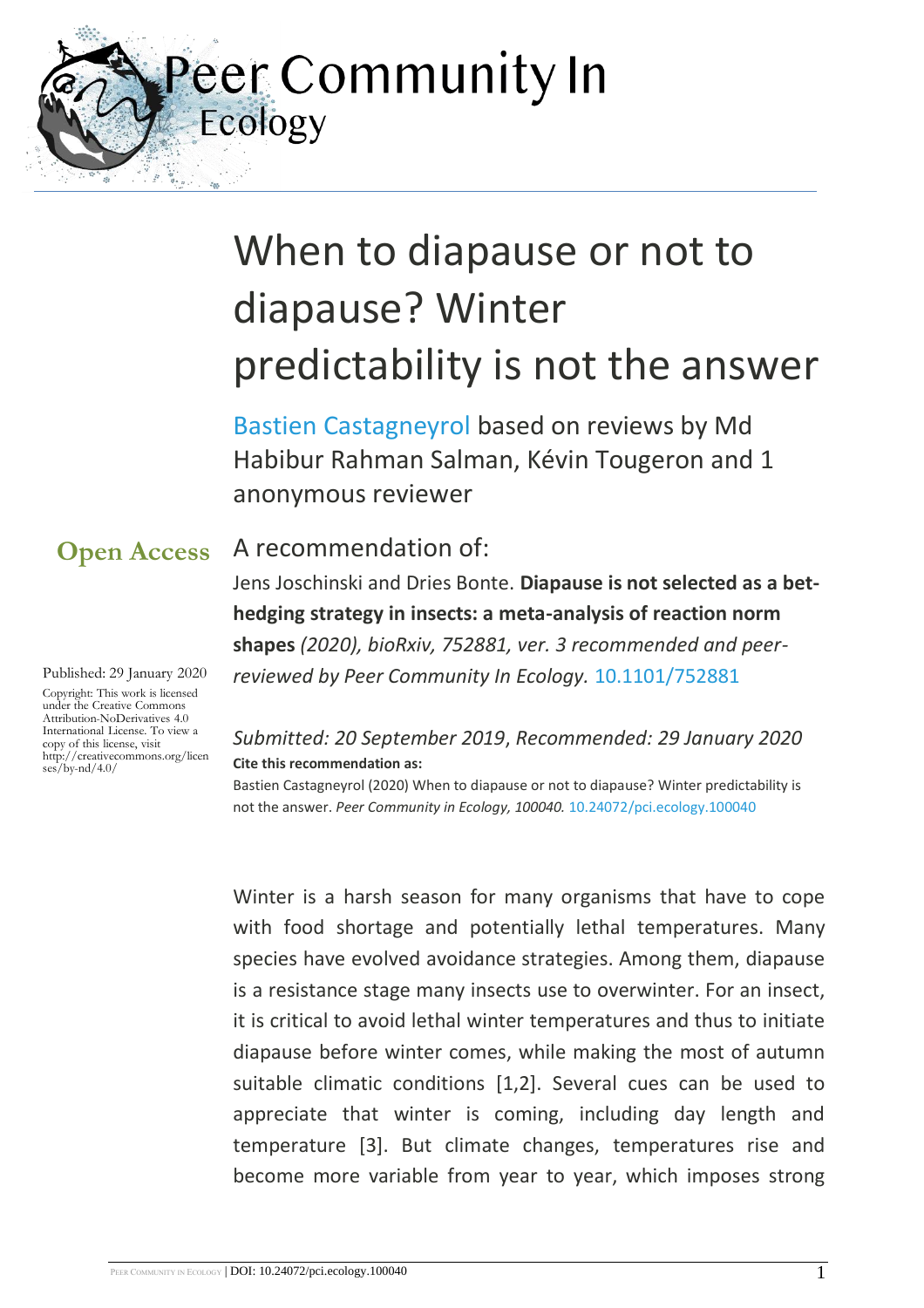

pressure upon insect phenology [4]. How can insects adapt to changes in the mean and variance of winter onset? In this paper, Jens Joschinski and Dries Bonte [5] address this question by using a well conducted meta-analysis of 458 diapause reaction norms obtained from 60 primary studies. They first ask first if insect mean diapause timing is tuned to match winter onset. They further ask if insects adapt to climatic unpredictability through a bet-hedging strategy by playing it safe and avoid risk (conservative bet-hedging) or on the contrary by avoiding to put all their eggs in one basket and spread the risk among their offspring (diversified bet-hedging). From published papers, the authors extracted data on mean diapause timing and information on latitude from which they retrieved day length inducing diapause, the date of winter onset and the day length at winter onset. They found a positive correlation between latitude and the day length inducing diapause. On the contrary they found positive but (very) weak correlation between the date of winter onset and the date of diapause, thus indicating that diapause timing is not as optimally adapted to local environments as expected, particularly at high latitudes. They only found weak correlations between climate unpredictability and variability in diapause timing, and no correlation between climate unpredictability and deviation from optimal diapause timing. Together, these findings go against the hypothesis that insects use diversified or conservative bet-hedging strategies to cope with uncertainty in climatic conditions. This is what makes the study thought provoking: the results do not match the theory well. Not because of a lack of data or a narrow scope, but because diapause is a complex trait that is determined by a large array of physiological and ecological factors [3]. Determining what are these factors is of particular interest in the face of the current climate change. This study shows what does not determine the timing of insect diapause. Researchers now know where to look at to improve our understanding of this key aspect of insect adaptation to climatic conditions.

#### **References**

[1] Dyck, H. V., Bonte, D., Puls, R., Gotthard, K., and Maes, D. (2015). The lost generation hypothesis: could climate change drive ectotherms into a developmental trap? Oikos, 124(1), 54–61. doi: [10.1111/oik.02066](https://dx.doi.org/10.1111/oik.02066) [2] Gallinat, A.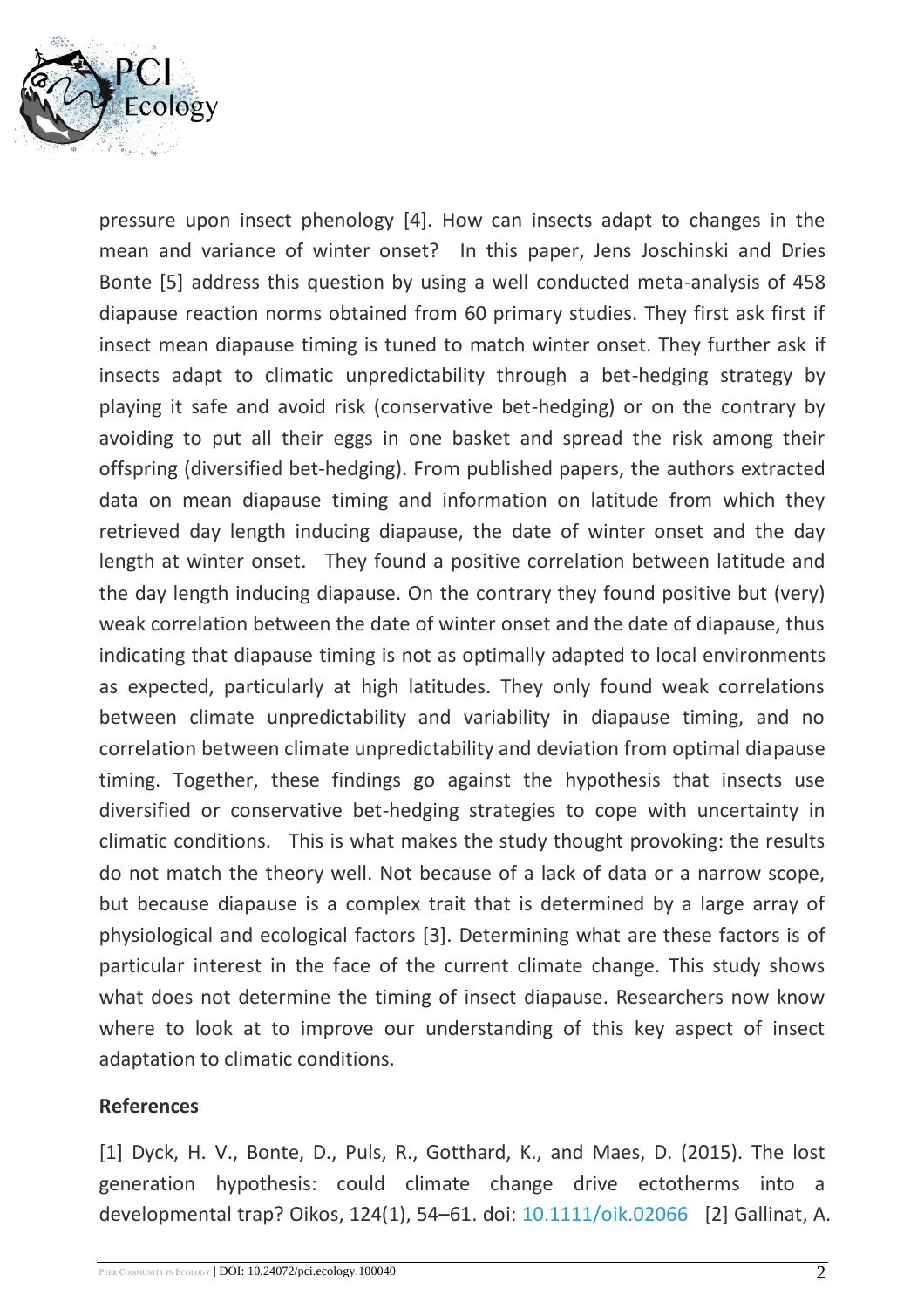

S., Primack, R. B., and Wagner, D. L. (2015). Autumn, the neglected season in climate change research. Trends in Ecology & Evolution, 30(3), 169–176. doi: [10.1016/j.tree.2015.01.004](https://dx.doi.org/10.1016/j.tree.2015.01.004) [3] Tougeron, K. (2019). Diapause research in insects: historical review and recent work perspectives. Entomologia Experimentalis et Applicata, 167(1), 27–36. doi: [10.1111/eea.12753](https://dx.doi.org/10.1111/eea.12753) [4] Bale, J. S., and Hayward, S. a. L. (2010). Insect overwintering in a changing climate. Journal of Experimental Biology, 213(6), 980–994. doi: [10.1242/jeb.037911](https://dx.doi.org/10.1242/jeb.037911) [5] Joschinski, J., and Bonte, D. (2020). Diapause is not selected as a bet-hedging strategy in insects: a meta-analysis of reaction norm shapes. BioRxiv, 752881, ver. 3 recommended and peer-reviewed by PCI Ecology. doi: [10.1101/752881](https://dx.doi.org/10.1101/752881)

## Revision round #2

*2020-01-16* Dear Dr Joschinsky,

I re-read your paper entitled "Diapause is not selected as a bet-hedging strategy in insects: a meta-analysis of reaction norm shapes" as well a reviewers' comments and my own notes. I appreciated that you adapted the text and addressed most of previous comments. Because you did not provide a detailed reply to each comment (or maybe I did not find them), I assume that you disregarded some on purpose. Therefore, I am not sure that it is worth to bother the reviewers again and I will be pleased to recommend your paper for publication.

However, before that, I shall suggest a few very minor changes anyway : add units on Fig. 3 and labels in subpanels embedded within Fig1B and 1C). In addition, I may have missed it, but I did not find the raw data used in the meta-analysis (only meta-data in Table S1), neither in the supplementary materials nor in an open archive. Likewise, although the analyses are well described, details of codes are not available to the readers. Both are required before the paper is eventually recommended (see below).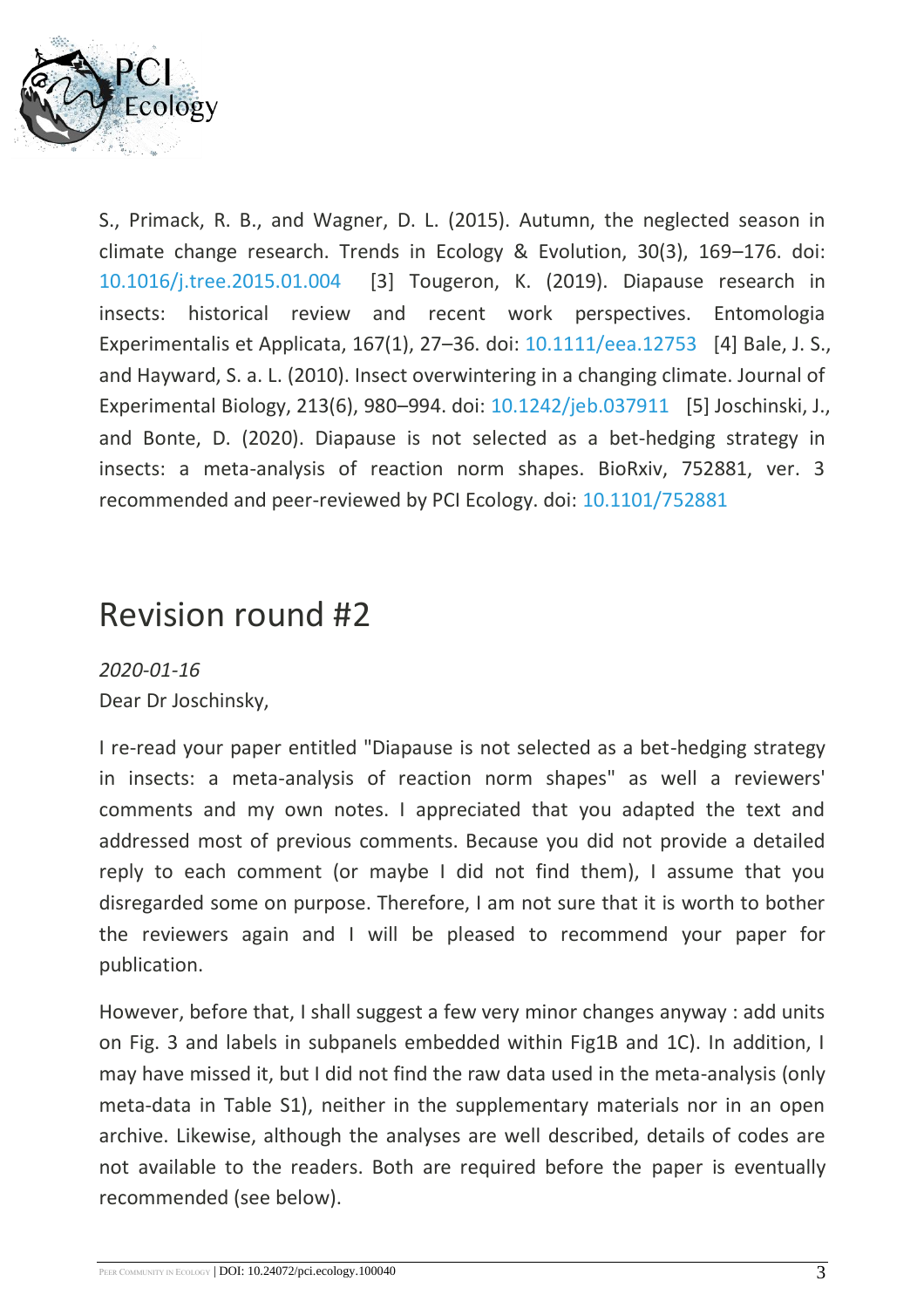

Finally, I may have missed it, but I did not find the raw data used in the metaanalysis, neither in the supplementary materials nor in an open archive. Likewise, although the analyses are well described, details of codes are not available to the readers. Both are required before the paper is eventually recommended. Indeed, from PCI website: https://ecology.peercommunityin.org/about/ethics  $|\bullet|$ "Authors, recommenders for PCI Ecology and reviewers must ensure that the data for recommended articles are available to readers, through deposition in an open data repository, such as Zenodo, Dryad or institutional repositories, for example. Deposited data must have a digital object identifier (DOI). Authors, recommenders and reviewers must also check that details of the quantitative analyses (e.g. data treatment and statistical scripts in R, bioinformatic pipelines scripts, etc.) in the recommended articles are available to the readers, as appendices or supplementary online materials (in this case, the supplementary material must have a digital object identifier (DOI)), for example."

#### Best regards, Bastien Castagneyrol

#### **Additional requirement from the PCI Ecology Managing board**

#### **Mandatory modifications**

Authors have no financial conflict of interest relating to the article. The article must contain a "Conflict of interest disclosure" paragraph before the reference section containing this sentence: "The authors of this preprint declare that they have no financial conflict of interest with the content of this article." If appropriate, this disclosure may be completed by a sentence indicating that some of the authors are PCI recommenders: "Dries Bonte one of the PCI Ecology recommenders."

In order to reach a better referencing and greater visibility of your recommended preprint, we also suggest you to add the following sentence in the acknowledgements section: "Version 3 of this preprint has been peer-reviewed and recommended by Peer Community In Ecology (https://doi.org/10.24072/pci.ecology.100040)"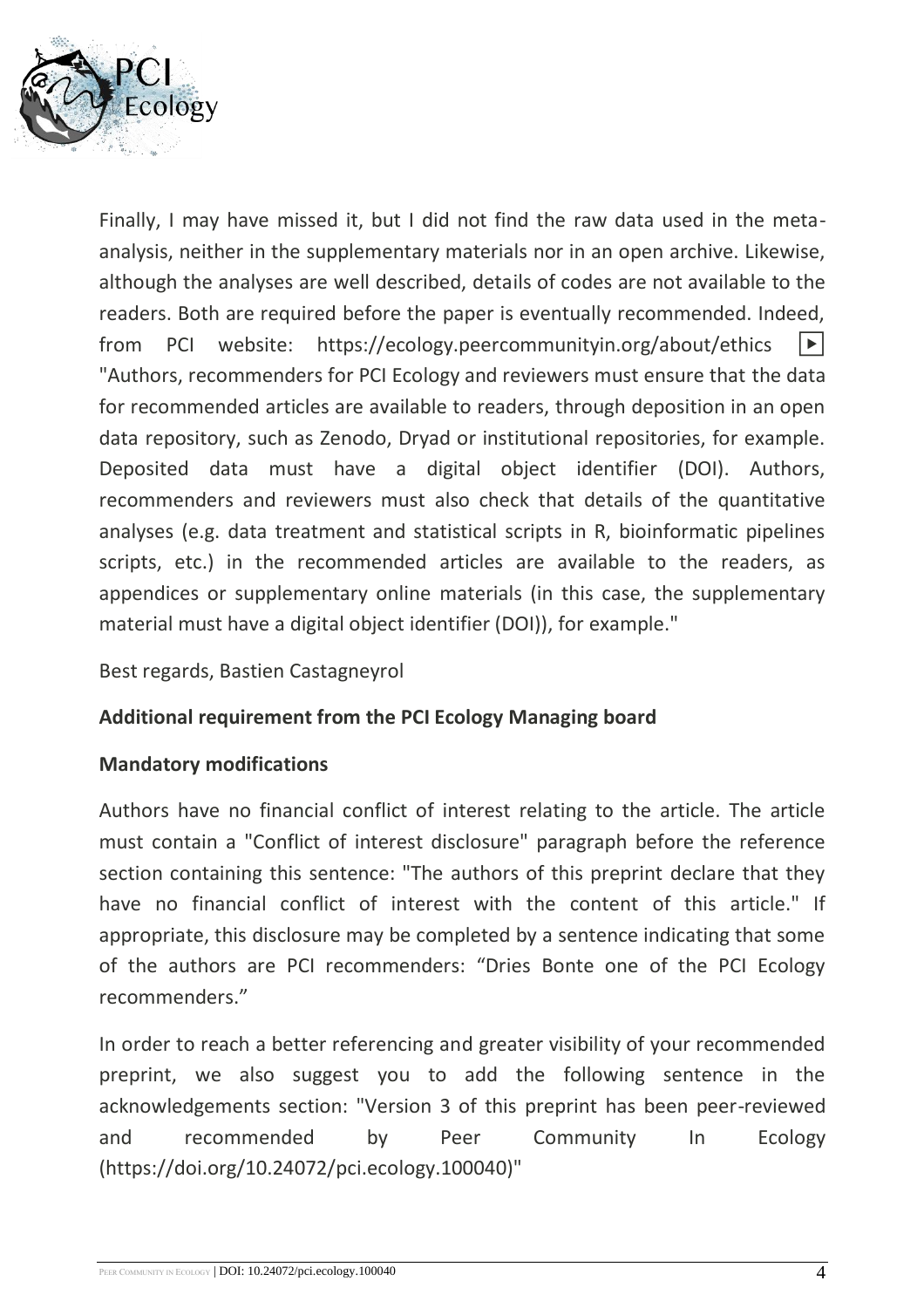

Note that this DOI is not the DOI of your article, but the DOI of the recommendation text. The DOI of your article remains unchanged.

Doing so is very important because it would: -indicate to readers that, unlike many other preprint in this server, your pre-print has been peer-reviewed and recommended -make visible this information in Google Scholar search (which is quite important).

#### **Optional modifications**

We suggest you to remove line numbering from the preprint and to include the tables and figures within the text rather than at the end of your MS.

If you wish, we advise you to use templates (word docx template and a latex template) to format your preprint in a PCI style. This is optional. Here is the links of the templates:

#### https://peercommunityin.org/templates/

Please be careful to correctly update all text in these templates (doi, authors' names, address, title, date, recommender first name and family name …). Please be careful to also choose the badge "Open Code" if appropriate (in addition to the "Open access", "Open data" and "Open Peer-Review" badges).

Indicate in the "cite as" box the version of the article that you are currently formatting. This should be version 3.

If some of the reviewers are anonymous, indicate for example "Two anonymous reviewers".

I hope this is clear. Do not hesitate to ask any help if you need.

Once you have made these modifications and those suggested by Bastien Castagneyrol: 1) Deposit the new/final version of your preprint on bioRxix. 2) Go to https://ecology.peercommunityin.org/ and log in 3) Go to 'YOUR CONTRIBUTIONS' —> 'YOUR SUBMITTED PREPRINTS' in the top menu. 4) Click on the black 'VIEW / EDIT' button at the right end of the line referring to the preprint in question. 5) If you wish to modify the title, authors, DOI, abstract, keywords,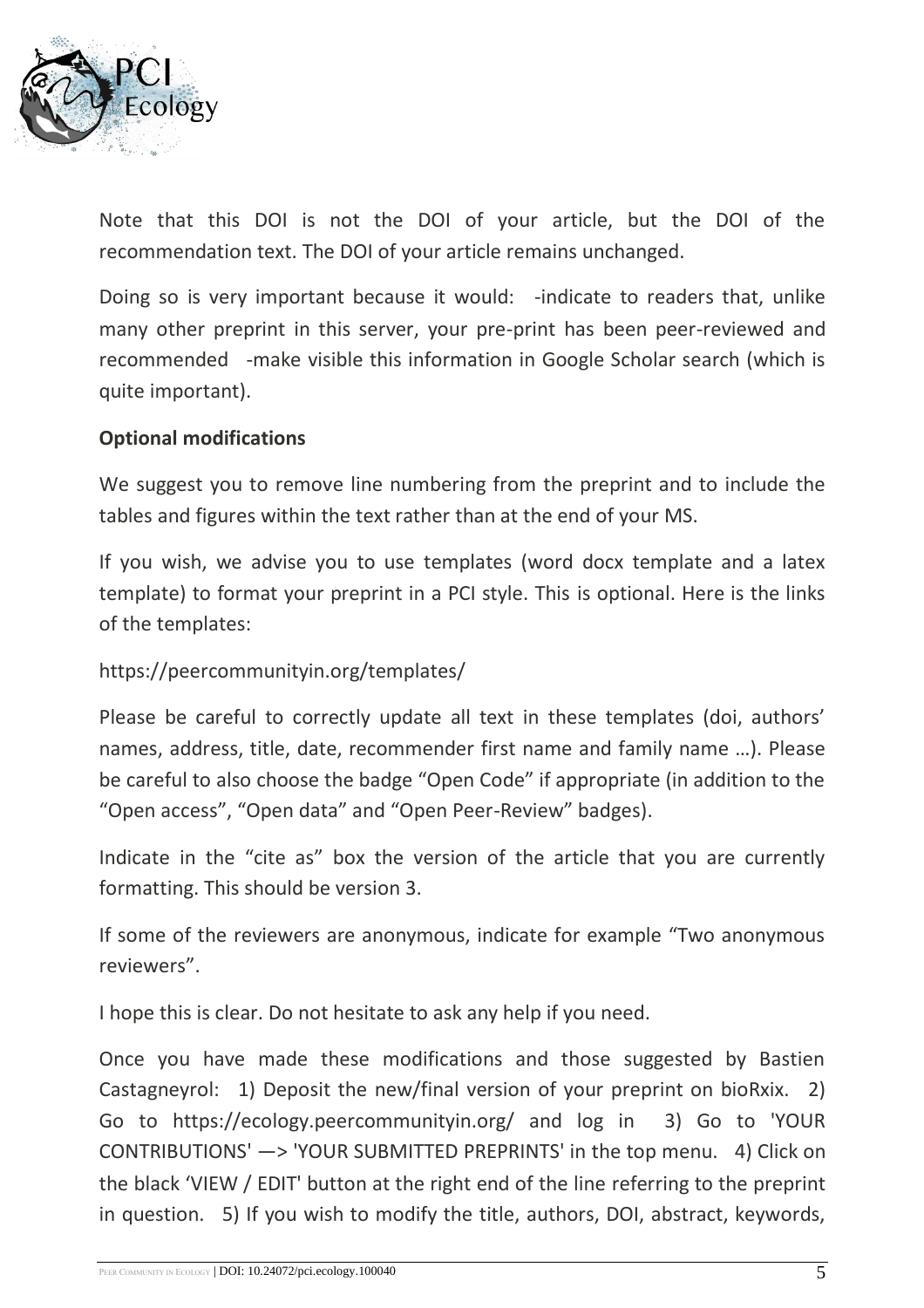

or disciplines: click on the black 'EDIT ARTICLE' button. Click on the blue 'SAVE' button when you have finished your modifications. 6) Click on the blue 'WRITE, EDIT OR UPLOAD YOUR REPLY TO RECOMMENDER' button. On this page, you can write or paste your text, upload your reply as a PDF file, and upload a document with the modifications marked in TrackChange mode. - You can save a draft version of your reply by clicking on the blue 'SAVE' button (you can then continue to modify your reply until it is ready for sending, at which point you move on to step 7). 7) To send your reply to the managing board, click on the green 'SAVE AND SUBMIT YOUR REPLY' button.

### *Preprint DOI:* [10.1101/752881](https://doi.org/10.1101/752881)  **Author's reply:**

Dear Recommender,

We have adapted the manuscript as requested. In particular, we amended the two figures, added a data availability statement and a conflict of interest statement, and we formatted the article according to the PCI template.

Please find the revised version on BioRxiv.

Kind regards Jens Joschinski and Dries Bonte

## Revision round #1

*2019-11-04* Dear Dr Joschinski,

Thank you for your submission to Peer Community in Ecology. Your manuscript 'Diapause is not selected as a bet-hedging strategy in insects: a meta-analysis of reaction norm shapes' has now been assessed by three reviewers.

The three reviewers, and myself, agree that you collected an impressive dataset that is analysed in a smart way. However, they also had concerns on some conceptual and methodological aspects of the paper. I share most of their views.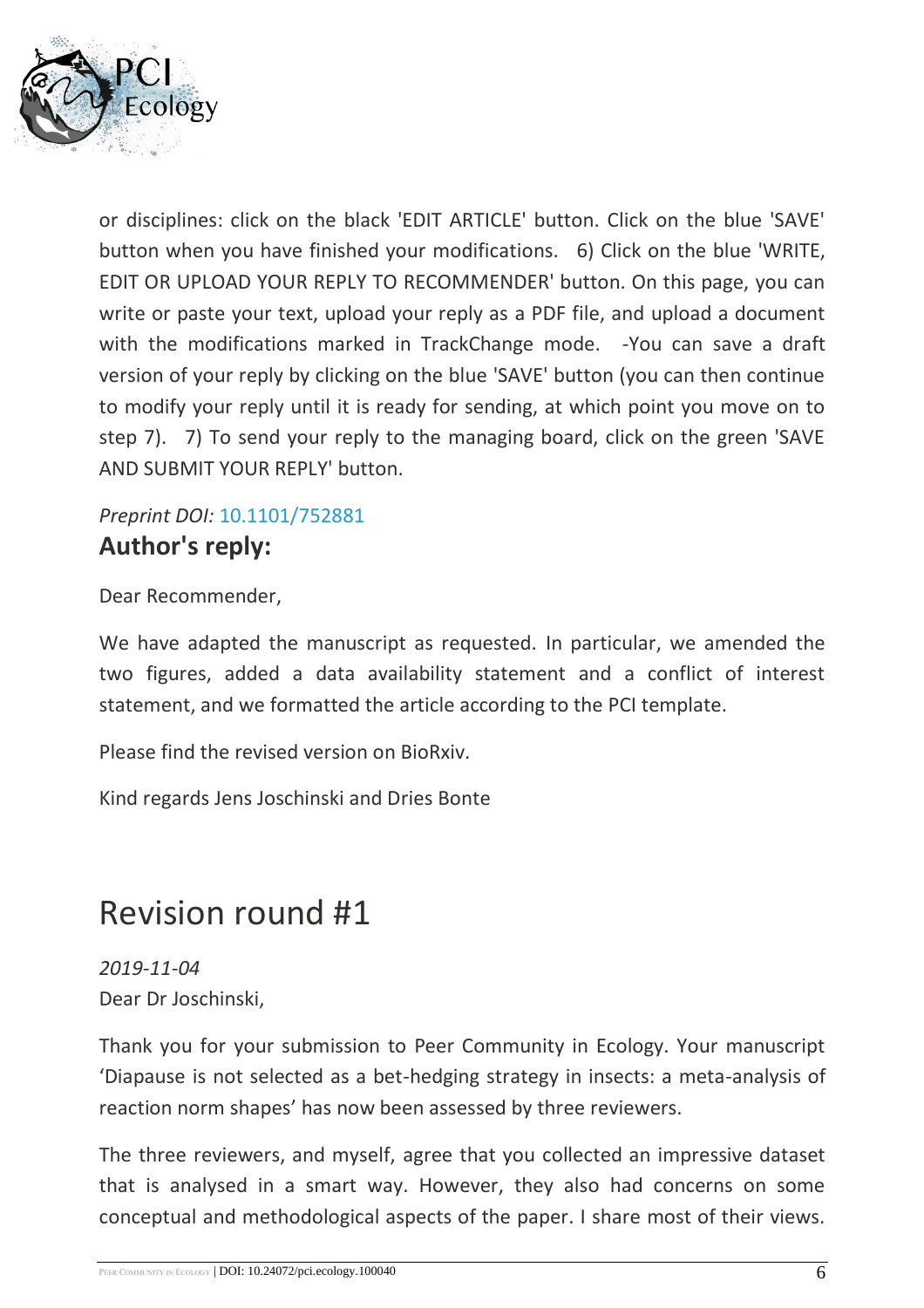

Although it will require substantial work to clarify some points in the introduction and discussion sections, I believe that the reviewers' comments can easily be addressed and will help improve the readers' understanding.

In particular, they suggested to expand the definition of the key concepts and to clarify the presentation of the relationship between the reaction norm properties and insect evolutionary strategies, for this is very central to the paper.

Should you address the reviewers' concerns and propose a revised version of your paper, I will be please to recommend it and write the recommendation text at the next round.

Best regards, Bastien Castagneyrol

#### **Minor comments**

I don't want to duplicate what the reviewers wrote. I only have a bunch of technical comments

I found that the structure of the paper was a bit hard to follow. Some information is missing in the main text, and it is sometimes hard to retrieve it directly in the supplementary material. For instance, I strongly suggest that you give more details on 'Calculation of mean and variance comosition' (SM5, L65) in the main text. Typically, formula given in the main text cannot be fully understood without a deep look at the supplementary material.

I would like to commend you for your accurate reporting on the different steps of the meta-analysis. I did appreciate very much the sensitivity analysis consisting in re-running the models with different thresholds for winter onset. However, a couple of additional tests/metrics could have been provided to evaluate the publication bias and level of consistencies among studies (see e.g. Q5, Q8 in Nakagawa et al. BMC Biology (2017) 15:18, DOI 10.1186/s12915-017-0357-7). But this is probably fine at present.

On climatic data (SM5, L153)  $-1$  am surprised that you could not use the mean temperature directly. The actual daily mean can differ from the difference between the min and max if the distribution is skewed.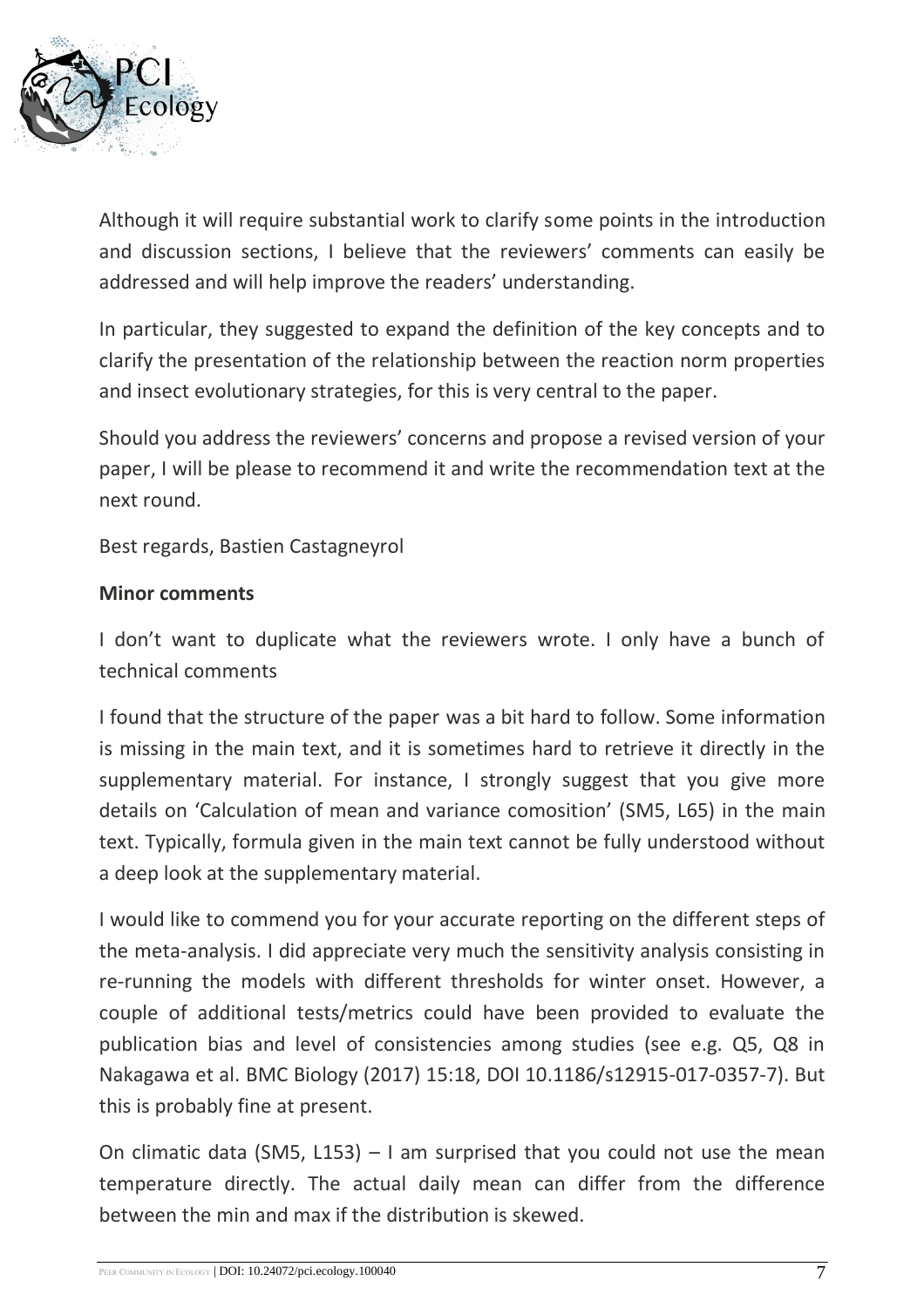

I would not have disregarded study ID as a random factor, for it accounts for multiple datapoints stemming from the same original paper. Likewise, it can be a concern if multiple study cases from the same researcher·s are confounded with the 'Species' random factor. I would be curious to see whether the results would have been different, should you keep these random factors.

In the results section, it is not completely clear what is the effect size (slope?) and what is the criterion you used to tell that the observed effects are small vs. large.

Several information is missing in the figure or figure captions. In particular Fig. 1 (see reviewers' comments), but also Fig. 2 (colour scale) and Fig. 3 (see reviewers' comments)

#### *Preprint DOI:* [10.1101/752881](https://doi.org/10.1101/752881)

### Reviewed by anonymous reviewer, 2019-11-03 02:25

The aim of this study is to test whether diapause (entering a resistant state under adverse climacteric conditions, such as those in winter) strategies (phenotypic plasticity or bet-hedging) were correlated with environmental conditions. For this the authors performed a meta analyses using a total of 447 reaction norms and performed several models to test the correlation of mean diapause timing with mean winter onset and variance composition and winter predictability. In general, there was only a weak correlation between the variables, suggesting that there is no clear strategy used when in presence of the early/late winter onset, or its predictability.

**Main comments** I don't think that you can test the evolvability of evolutionary strategies by correlating the reaction norm properties with environmental conditions (lines 65:67). What you can test is whether plasticity and/or bet hedging strategies are more/less present in different environmental conditions. Thus, you should rephrase this line of thought throughout the manuscript.

I cannot understand clearly what the authors mean by the below text and the corresponding fig 1 (lines 58 to 63). Specifically, I cannot understand, using the author's definition, how a flat reaction norm can represent diversified bethedging (as the fitness cost should be spread among offspring, so there should be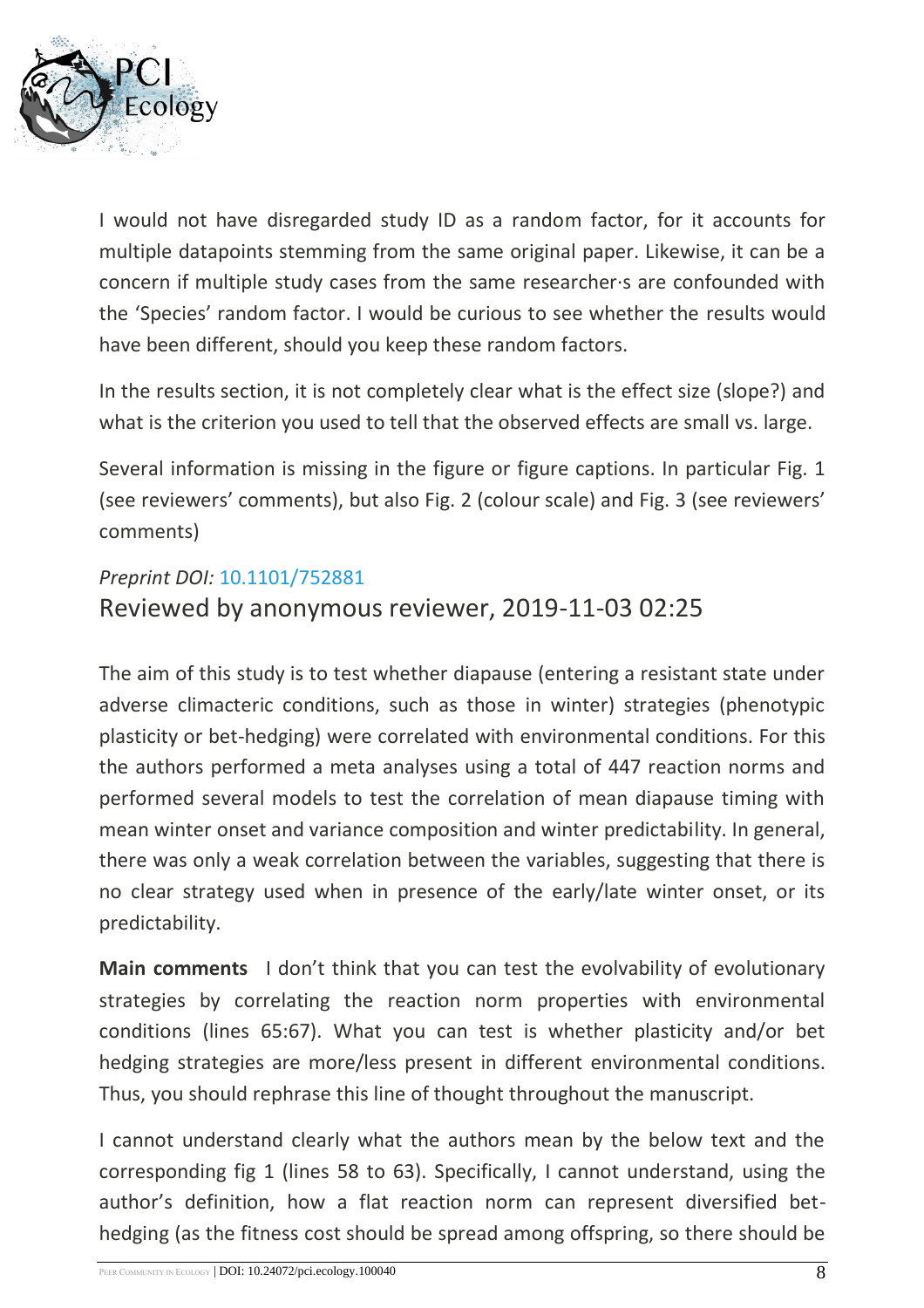

variance within reaction norm)? why does the sum of allocation of both variances represent whether the development is flexible or fixed? and figure C in general. Since this is a crucial part for the study, it would be important to explain a bit more clearly what the authors mean by each partioning of the mean and variance composition. "the strategies can be conveniently separated by studying mean and variance composition of reaction norms (Fig.1A), as the strategies then form the extremes of a three-dimensional continuum (Joschinski & Bonte, 2019): the allocation of variance within vs among environments represents a continuum of diversified bet-hedging and phenotypic plasticity (Fig. 1B, x-axis), their sum fixed vs flexible development (y-axis) and the mean trade-off between arithmetic mean optimization and conservative bet-hedging (Fig. 1C)."

Figure 1 is almost a copy (including the legend) from the paper "Transgenerational plasticity and bet-hedging: a common eco-evolutionary framework of utter relevance for climate change adaptation." (https://ecoevorxiv.org/trg34/). The figure from the other paper is slightly clearer as the few changes that were done were to remove 3 of the plots on fig 1B and changing them from place. You should either give credit or create a new figure.

As the studies that you used encompass a large number of years (1977 to 2017) and you are trying to test winter predictability and winter onset, I find it weird that you do not use climacteric conditions from the years from where those studies were performed (or at least closer to those). Alternatively, you could use year as a random factor in your models. My point is that the climacteric conditions have been changing the past 30 years, and so the climacteric conditions for the earlier studies might not be correctly reflected in the current conditions, which may be, for example, one of the causes that leads to the weak correlation observed.

Lines 88:95 – I think that you should rephrase this part highlighting the biological questions that you are trying to answer and removing the more methodological part, the latter can be specified in the material and methods.

L97 – Again, I don't think you can talk about adaptation in this study.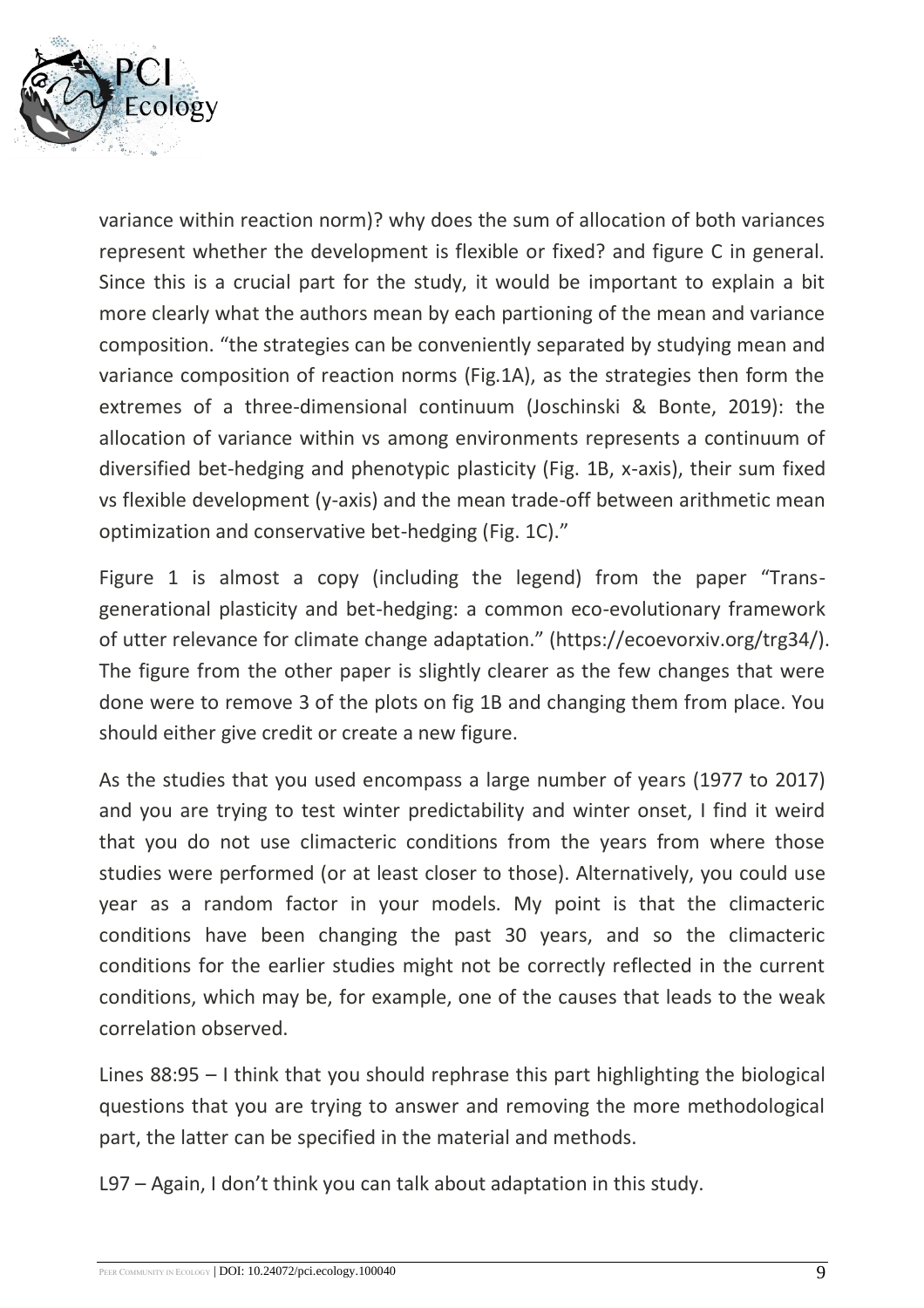

Line 102: You should explain what is the biological meaning of the inflection point of the reaction norm, why it is important and why it should change with latitude.

Section Evolutionary potential in a changing climate – I would either remove this whole section or completely reformulate it so that it reflects what you are actually testing: whether the frequency of different strategies is more or less prevalent under different environmental conditions.

• Line 83 (supplementary information, material and methods section)– why does the "e" represent the axis mean if it's the inflection point of the reaction norm?

**Minor comments** - Whenever specifying formulas (legend fig 1, material and methods and supplementary information), please indicate always what each letter means, and in the formulas what each estimated value is (e.g. in material and methods, it is not indicated what is r and s, in the legend of fig 1 what are the symbols within each formula). L30: it instead of they . L43: should define pleiotropy L44:46 - Why would it provide information about the evolvability of phenological traits? L47 - Since you have not stated what are the main causes of biodiversity loss, due to climate change up until this sentence, I think that the beginning may be a bit cryptic. L50: you seem to state only 3 strategies: mean timing, phenotypic plasticity and bet hedging. By the way there are changes on the mean timing of what? (phenology?) L87: What are the other two-axes? L98: It would be important (maybe in material and methods section) to explain why your 4 days length treatments are important L134 – What are julian days? L160 – You should cite Joschinski &Bonte, 2019 here

Figure 2: as a complement (maybe a sup figure) it would be important to see the distribution of the standard deviation with all the points, to at least have an idea of the fraction of points that had standard deviation higher than 30.

Figure 3 is missing the sub-figures identification. L130: It should read: "The legend indicates the different orders and in parenthesis is the number of reaction norms per order."

Reviewed by [Md Habibur Rahman Salman,](https://ecology.peercommunityin.org/public/viewUserCard?userId=1035) 2019-10-29 04:24